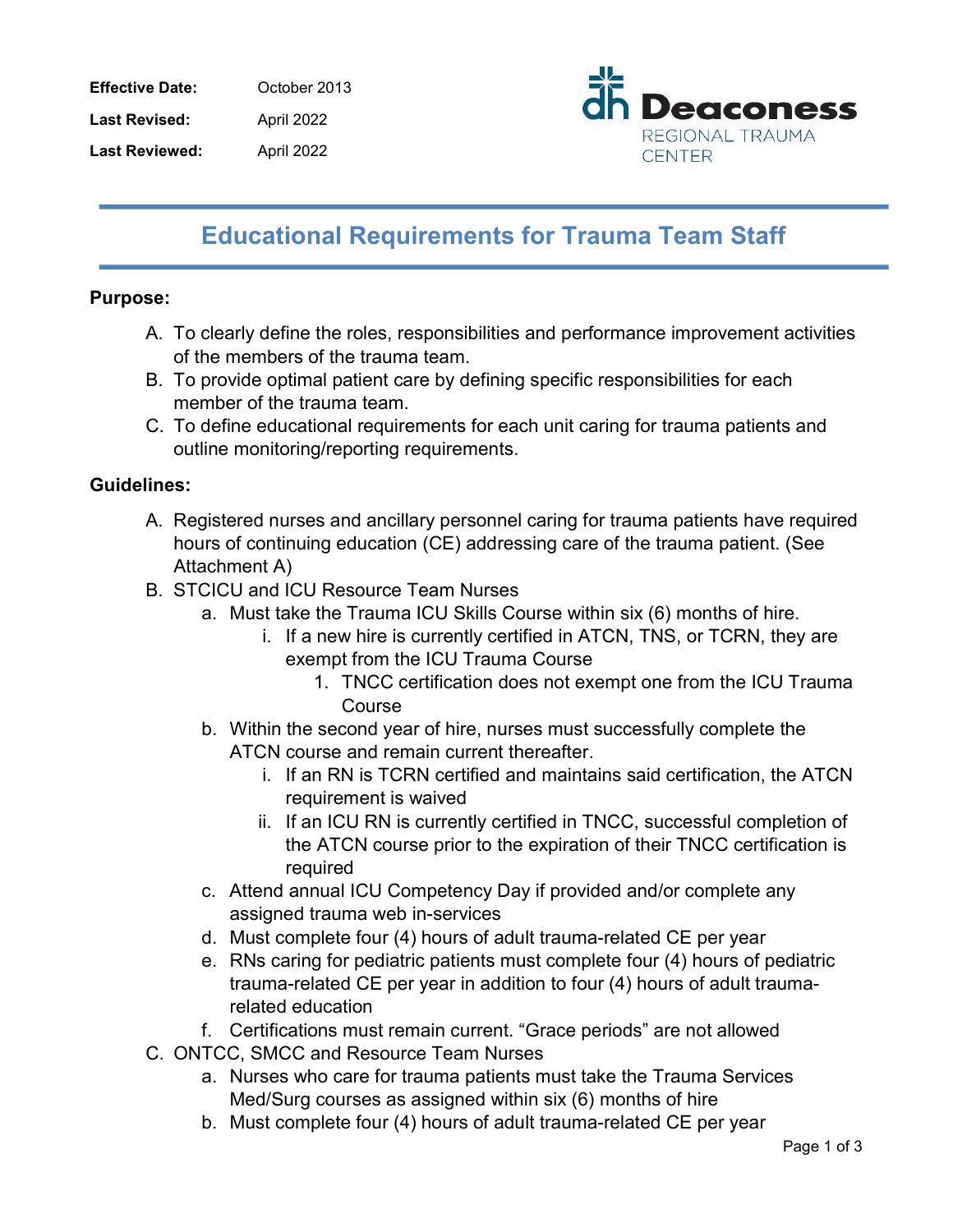- D. Emergency Department
	- a. Nurses
		- i. Required to have TNS, TNCC, or ATCN within one (1) year of hire
		- ii. To fulfill our Illinois Level II Adult and Pediatric Trauma Center requirements, each shift must be staffed by one (1) Trauma Nurse Specialist (TNS) nurse
			- 1. The TNS will serve as a resource to the RN caring for the Category I and Category II trauma patients
		- iii. Must have four (4) hours of adult trauma-related CE per year
		- iv. Must have four (4) hours of pediatric trauma-related CE per year
		- v. Must have four (4) hours of geriatric trauma-related CE per year
		- vi. Attend annual Skill Competency training
	- b. Techs
		- i. Must have four (4) hours of adult trauma-related CE per year
		- ii. Must have four (4) hours of pediatric trauma-related CE per year
		- iii. Must have four (4) hours of geriatric trauma-related CE per year
		- iv. Attend annual Skill Competency training
- E. STCICU, Resource Team, ONTCC, SMCC and ED Managers
	- a. Responsible for assigning appropriate NetLearning courses as necessary to meet CE requirements based on information noted above
	- b. Maintain education grid and provide to Trauma Program Manager at least two (2) times per year, in March and October, for monitoring of compliance with educational guidelines
	- c. Any staff not meeting requirements should have an action plan in place and have disciplinary action according to Hospital P&P 45-19 S "Standards of Employee Conduct and Performance"
- F. Ancillary Services
	- a. Complete CE as outlined on Attachment A
- G. COVID Clause
	- a. If staff requirements are not met due to the unavailability of classes and/or courses as a result of the worldwide pandemic, a one (1) year grace period will be allowed
	- b. In the event that the ED is unable to staff one (1) TNS RN per shift, any Category I or Category II patient seen in the ED will be cared for by an RN who holds a current nationally recognized trauma nursing certification such as Trauma Certified Registered Nurse (TCRN) or Trauma Nursing Core Course (TNCC).

### References:

- ACS COT Resources for the Optimal Care of the Injured Patient (2022), "Charcoal Book"
- **Illinois Administrative Code, Joint Commission on Administrative Rules, Section** 515
- **Illinois Register, Rules of Governmental Agencies, Volume 46, Issue 2**